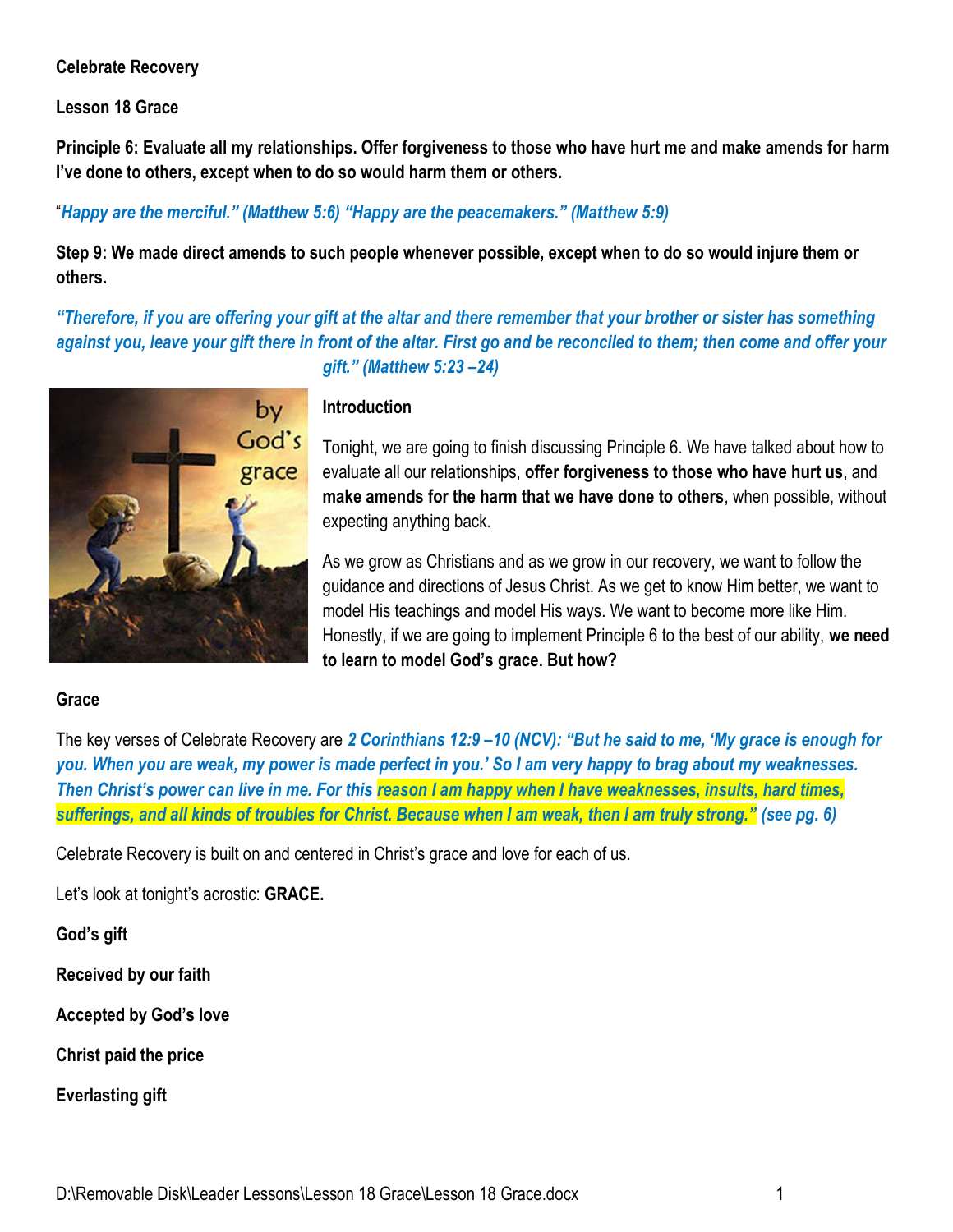### **The G in grace is GOD'S gift.**

Grace is a gift. Grace cannot be bought. It is freely given by God to you and me. **When we offer (give) our amends and expect nothing back, that's a gift from us to those whom we have hurt.** 

*Romans 3:24 (NCV) tells us, "All need to be made right with God by his grace, which is a free gift. They need to be made free from sin through Jesus Christ."* 

*First Peter 1:13 (NCV) says, "Prepare your minds for service and have self-control. All your hope should be for the gift of grace that will be yours when Jesus Christ is shown to you."* 

If my relationship with God was dependent on my being perfect, I would have trouble relating to God most of the time. **Thank God that my relationship with Him is built on His grace and love for me.** He gives the strength to make the amends and offer the forgiveness that Principle 6 requires.

And how do we receive God's gift of grace? That's the **R in grace: RECEIVED** by our faith.

No matter how hard we may work, we cannot earn our way into heaven. Only by professing our faith in Jesus Christ as our Lord and Savior can we experience His grace and have eternal life.

*Ephesians 2:8 – 9 says, "For it is by grace you have been saved, through faith —and this is not from yourselves, it is the gift of God —not by works, so that no one can boast."* 

Let me share another verse with you. *Philippians 3:9 (TLB) states, "No longer counting on being saved by being good enough or by obeying God's laws, but by trusting Christ to save me; for God's way of making us right with himself depends on faith —counting on Christ alone."* 

You and I tend to be more interested in what we do. God is more interested in what we are.

*Romans 5:2 says of Jesus, "Through whom we have gained access by faith into this grace in which we now stand. And we boast in the hope of the glory of God."* 

**Just a word of warning: Our walk needs to match our talk**. Our beliefs and values are seen by others in our actions. And it is through our faith in Christ that we can find the strength and courage needed for us to take the action Principle 6 requires: making our amends and offering our forgiveness.

The next letter in grace is **A. We are ACCEPTED** by God's love.

God loved you and me while we were still out there sinning. Romans 5:8 says, "God demonstrates his own love for us in this: While we were still sinners, Christ died for us."

We can, in turn, love others because God first loved us. We can also forgive others because God first forgave us. *Colossians 3:13 (TLB) says, "Be gentle and ready to forgive; never hold grudges. Remember, the Lord forgave you, so you must forgive others."* 

*Ephesians 2:5 (NCV) reminds us, "Though we were spiritually dead because of the things we did against God, he gave us new life with Christ. You have been saved by God's grace."* 

I don't know about you, but I know that I do not deserve God's love. But the good news is He accepts me in spite of myself! He sees all my failures and loves me anyway. And the same goes for you.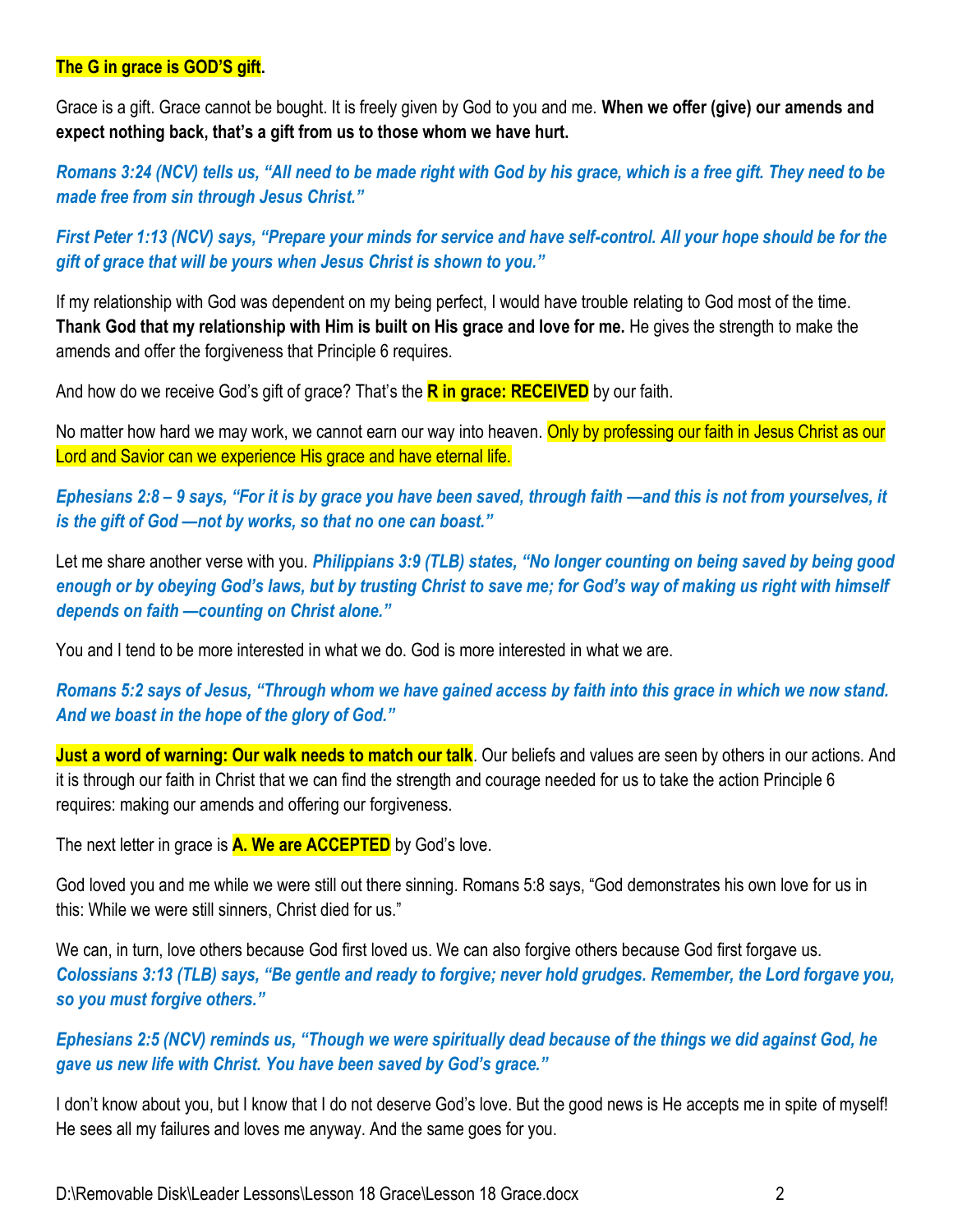# *Hebrews 4:16 (NCV) tells us, "Let us, then, feel very sure that we can come before God's throne where there is*  grace. There *we can receive mercy and grace to help us when we need it."*

Let's move on to the **C in grace: CHRIST** paid the price.

Jesus died on the cross so that all our sins, all our wrongs, are forgiven. He paid the price, sacrificed Himself for you and me so that we may be with Him forever.

When we accept Christ's work on the cross, we are made a new creation. We can then rely on God's strength and power to enable us to forgive those who have hurt us. We can set aside our selfishness and speak the truth in love. We focus only on our part in making amends or offering our forgiveness.

*Ephesians 1:7 (NCV) says, "In Christ we are set free by the blood of his death, and so we have forgiveness of sins. How rich is God's grace."* 

The last letter in grace is **E: God's grace is an EVERLASTING** gift.

Once you have accepted Jesus Christ as your Savior and Lord, God's gift of grace is forever.

Let me read a quote from the Big Book of AA, pages 83 –84: "Once you have completed Step Nine, you will know a new freedom and a new happiness.... You will comprehend the word serenity and know peace.... **You will suddenly realize that God is doing for you what you could not do for yourself."** 

And here's a quote from the real Big Book — the Bible: *"And I am sure that God who began the good work within you will keep right on helping you grow in his grace until his task within you is finally finished on that day when Jesus Christ returns" (Philippians 1:6, TLB).* 

Also, *2 Thessalonians 2:16 (NCV) states, "May our Lord Jesus Christ himself and God our Father encourage you and strengthen you in every good thing you do and say. God loved us, and through his grace he gave us a good hope and encouragement that continues forever."* 

My life verse is *1 Peter 2:9 – 10 (TLB), where God says, "For you have been chosen by God himself —you are priests of the King, you are holy and pure, you are God's very own —all this so that you may show to others how God called you out of the darkness into his wonderful light. Once you were less than nothing; now you [John Baker] are God's own. Once you knew very little of God's kindness; now your very lives have been changed by it."* 

I stand before you as a product of God's grace. Everyone here this evening who has let Christ into his or her life is also a product of God's grace. As we model this grace, we will be able to do the work that Principle 6 requires.

Let's close tonight with *Colossians 1:6: "The gospel is bearing fruit and growing throughout the whole world—just as it has been doing among you since the day you heard it and truly understood God's grace."*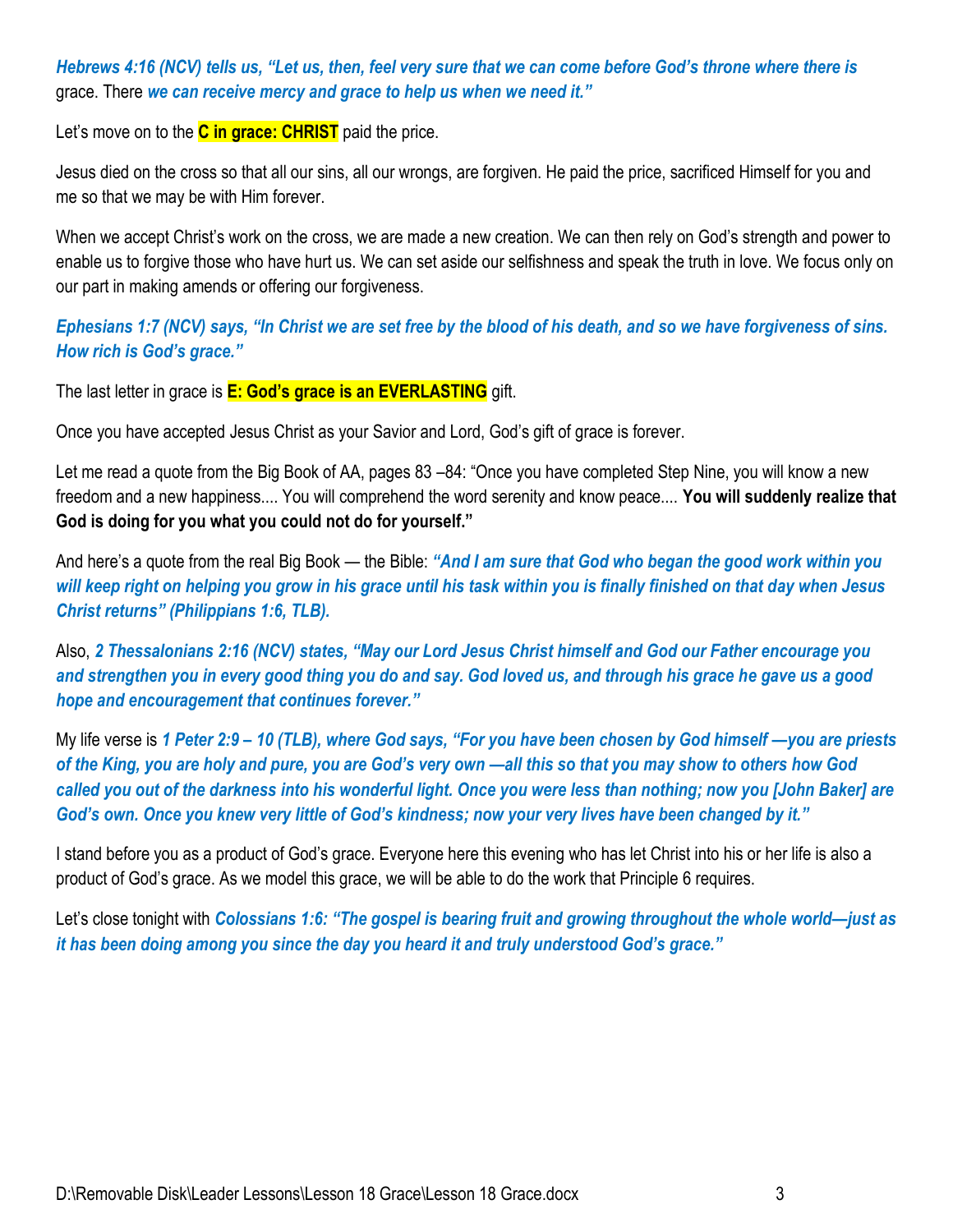### *Prayer of Salvation*

*Dear Lord Jesus, I love you, I need you, I ask you to please be my Lord and Savior. Come into me and be my friend. I know what you did for me that I may have eternal life, how you died for my sins that I may be forgiven. Please forgive me of my sins.*

*I Repent and turn away from my sins Lord. For this I will need your help, please help me. I ask that you send the Holy Spirit to live in me as my friend, to guide me in my life.*

*I trust you Lord Jesus, my thirst is to follow you, please lead me. Lord, give me a new heart, and put a new spirit within me.*

*(Ezekiel 36:26)*

|  |  |  | I pray in your name Lord Jesus. Amen |  |
|--|--|--|--------------------------------------|--|
|  |  |  |                                      |  |

*Name\_\_\_\_\_\_\_\_\_\_\_\_\_\_\_\_\_\_\_\_\_\_\_\_\_\_\_*

**Date Saved Date Saved** 

*Where Saved \_\_\_\_\_\_\_\_\_\_\_\_\_\_\_\_\_\_\_\_\_\_\_\_\_\_\_\_\_*

**Lesson 18 Grace**

**Think/write/discuss**

1. How has Jesus Christ used your weaknesses and turned them into strengths?

2. How can you receive God's gift of grace (Romans 5:2)?

3.How can you model God's gift of grace in making your amends?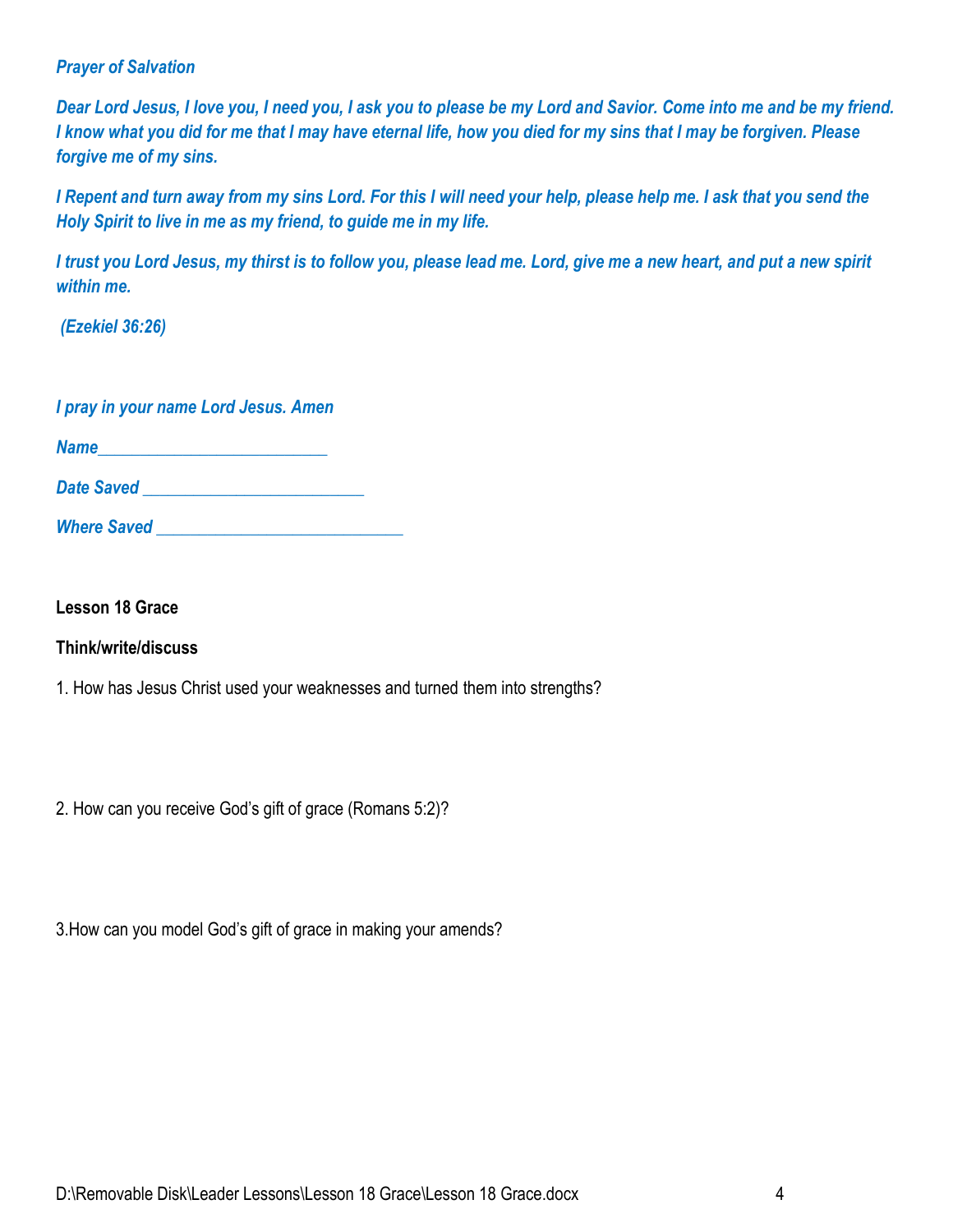4.In what ways have you experienced God's grace in your recovery?

5.God loved and accepted us while we were still sinners (Ephesians 2:5). How can you model that acceptance to those to whom you need to offer forgiveness or make amends

6.In Principle 6 we are not trying to get even. Christ paid the price for all of our wrongs. What does, "speaking the truth in love", mean to you?

7. Why is it important that you focus only on your part in making an amends or offering forgiveness?

8. List some of the things that God has shown your through working Principle 6.